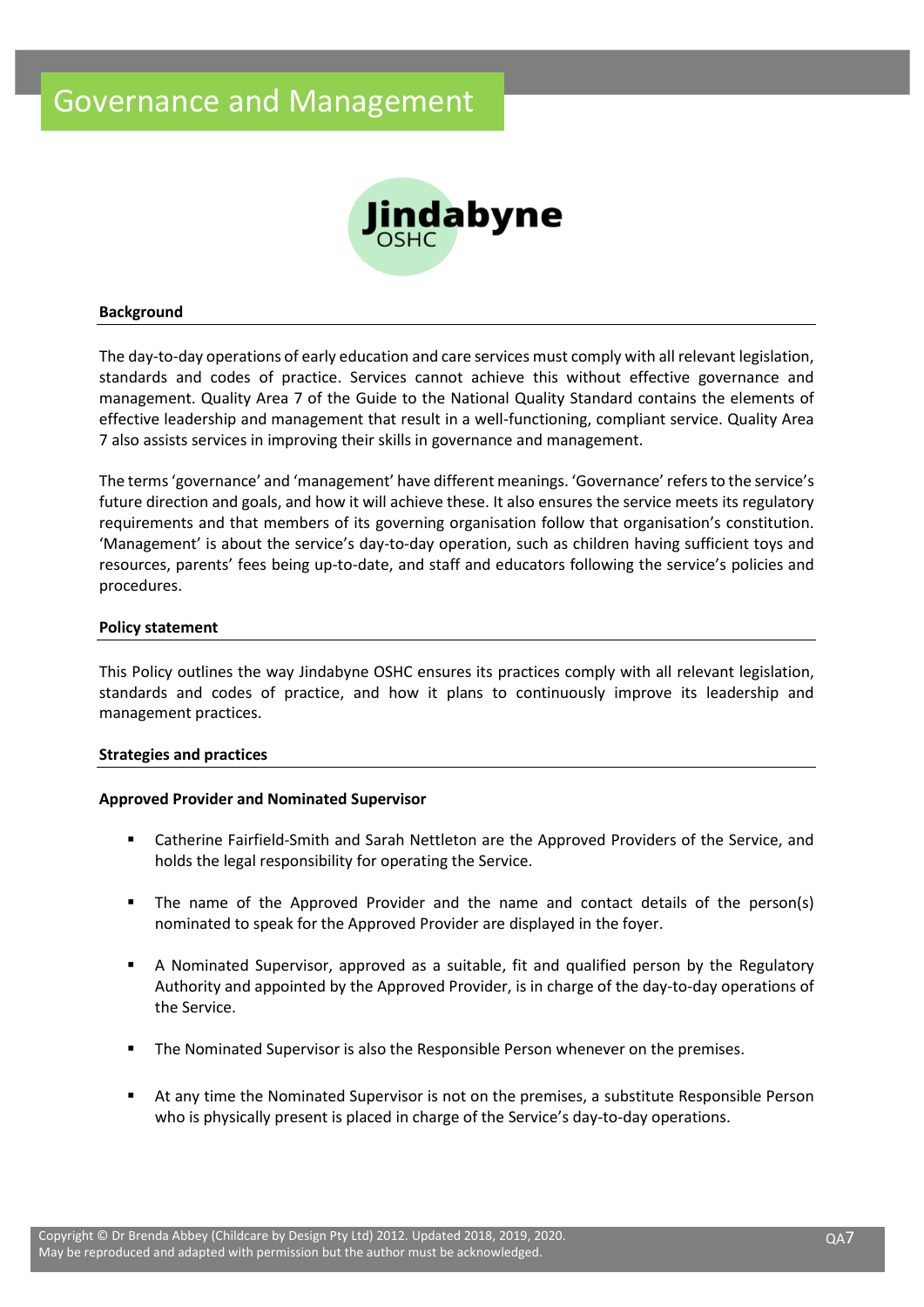# Governance and Management

- The details of the Nominated Supervisor and the Responsible Person are clearly displayed in the main entrance of the Service.
- The Nominated Supervisor ensures that the Service's staffing arrangements meet regulatory requirements at all times. Particular attention is given to the Responsible Person and Educational Leader.

# **Information Displayed**

**E** All information required by Regulation 173 of the Early Education and Care Services Regulations 2011 is displayed in the main entrance of the Service.

## **Philosophy, Policies and Procedures**

- The Service has a written Philosophy which reflects the principles of the Education and Care National Regulations 2011, My Time, Our Place 2009. This Philosophy was developed by the Approved Provider, Nominated Supervisor, staff, educators and parents and, as such, reflects their shared understanding of the role of the Service with children, families and the community.
- The Philosophy informs the Service's policies and procedures as well as the decisions and dayto-day practices of the staff/educators.
- The Service maintains up-to-date policies and procedures on all topics required by Section 168 of the Education and Care Services National Regulations 2011.

## **Record Keeping**

▪ The Service keeps records according to Sections 177-184 of the Education and Care Services National Regulations 2011. Refer to the Service's *Privacy and Confidentiality Policy*.

## **Privacy and Confidentiality**

▪ The Service maintains the privacy and confidentiality of all records and information about individual children, families, parents, staff/educators, students and volunteers. Refer to the Service's *Privacy and Confidentiality Policy*.

## **Continuous Improvement**

The Service is committed to continuous improvement. It has processes in place to evaluate the extent to which it meets or exceeds the National Quality Standard 2009. The findings of the evaluation are used to develop the Services Quality Improvement Plan (QIP) or self-assessment process.

## **Grievances and Complaints**

The Service follows clear processes to ensure all grievances and complaints are addressed, investigated fairly and documented promptly. If relevant, changes are made to the Service's Policies and Procedures. Refer to the Service's *Grievance and Complaint Policy*.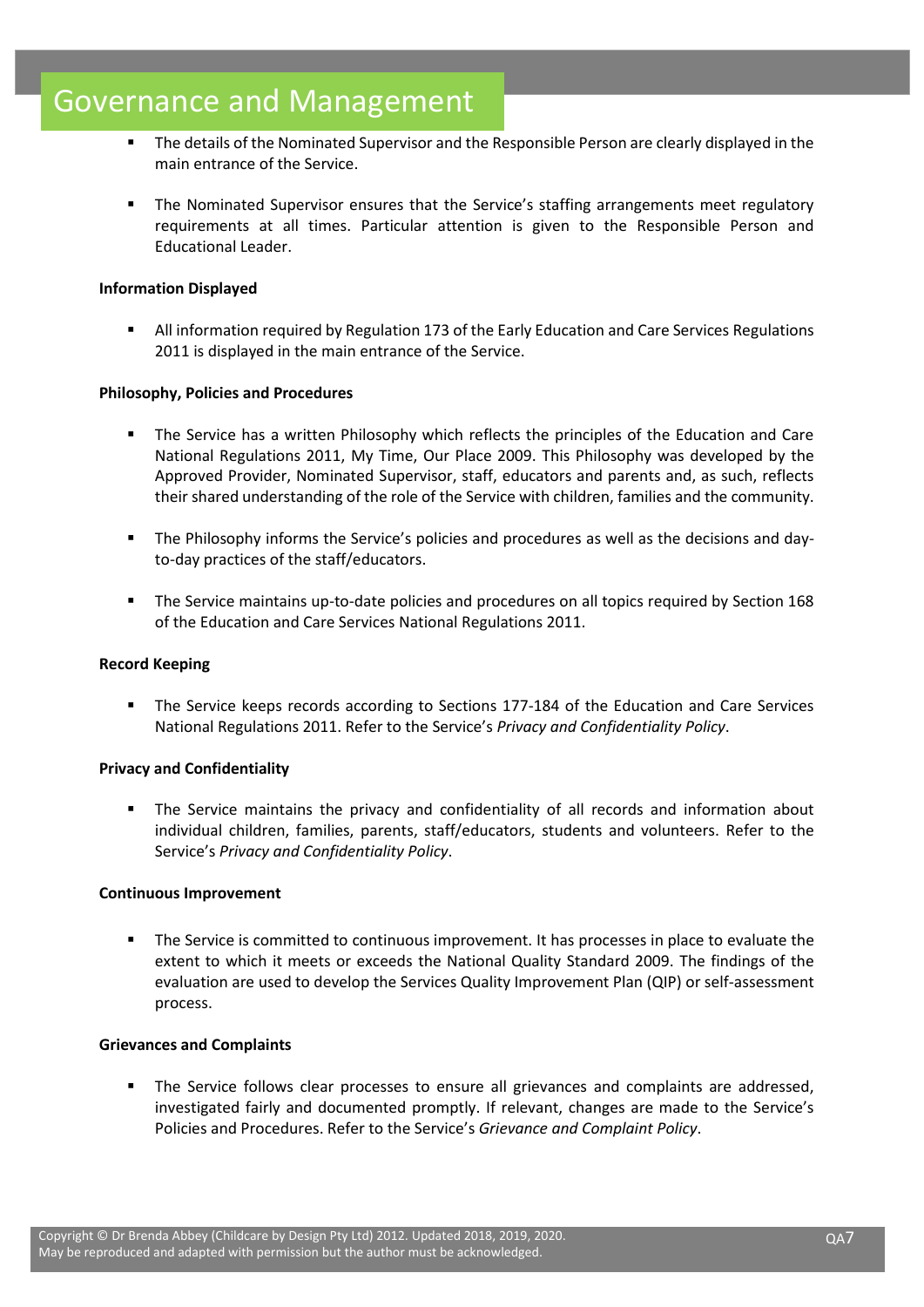## **Notifications**

**•** The Approved Provider and Nominated Supervisor notify, within the stated time, the Regulatory Authority of circumstances and provide it with information as detailed in Regulations 174, 175 and 176 of the Early Education and Care National Regulations 2011.

#### **Responsibilities of parents**

■ To be aware of the way the Service operates and to know the appropriate person to contact and how to contact them when they have any suggestions to improve the Service or any concerns about the Service's practices.

#### **Procedures and forms**

 $\blacksquare$  N/A

#### **Links to other policies**

- Grievance and Complaint Policy
- Enrolment and Orientation Policy
- **■** Privacy and Confidentiality Policy
- Staffing Policy
- Policy and Procedure Review Policy

## **Links Education and Care Services National Regulations 2011, National Quality Standard 2011**

| Regs | 14                                                                              | Application for provider approval by individual                      |  |  |  |
|------|---------------------------------------------------------------------------------|----------------------------------------------------------------------|--|--|--|
|      | 15                                                                              | Application for provider approval by person other than an individual |  |  |  |
|      | 16                                                                              | Matters relating to criminal history                                 |  |  |  |
|      | 31                                                                              | Condition on service approval – quality improvement plan             |  |  |  |
|      | 46                                                                              | Application for supervisor certificate                               |  |  |  |
|      | 55<br>Quality improvement plans                                                 |                                                                      |  |  |  |
|      | 56<br>Review and revision of quality improvement plans                          |                                                                      |  |  |  |
|      | 173                                                                             | Prescribed information to be displayed                               |  |  |  |
|      | 174<br>Time to notify certain circumstances to Regulatory Authority             |                                                                      |  |  |  |
|      | 175                                                                             | Prescribed information to be notified to Regulatory Authority        |  |  |  |
|      | 176                                                                             | Time to notify certain information to Regulatory Authority           |  |  |  |
|      | 177<br>Prescribed enrolment and other documents to be kept by approved provider |                                                                      |  |  |  |
|      | 180<br>Evidence of prescribed insurance                                         |                                                                      |  |  |  |
|      | 181<br>Confidentiality of records kept by approved provider                     |                                                                      |  |  |  |
|      | 183                                                                             | Storage of records and other documents                               |  |  |  |
|      | 185                                                                             | Law and regulation to be available                                   |  |  |  |

QA 7.1.1 Appropriate governance arrangements are in place to manage the service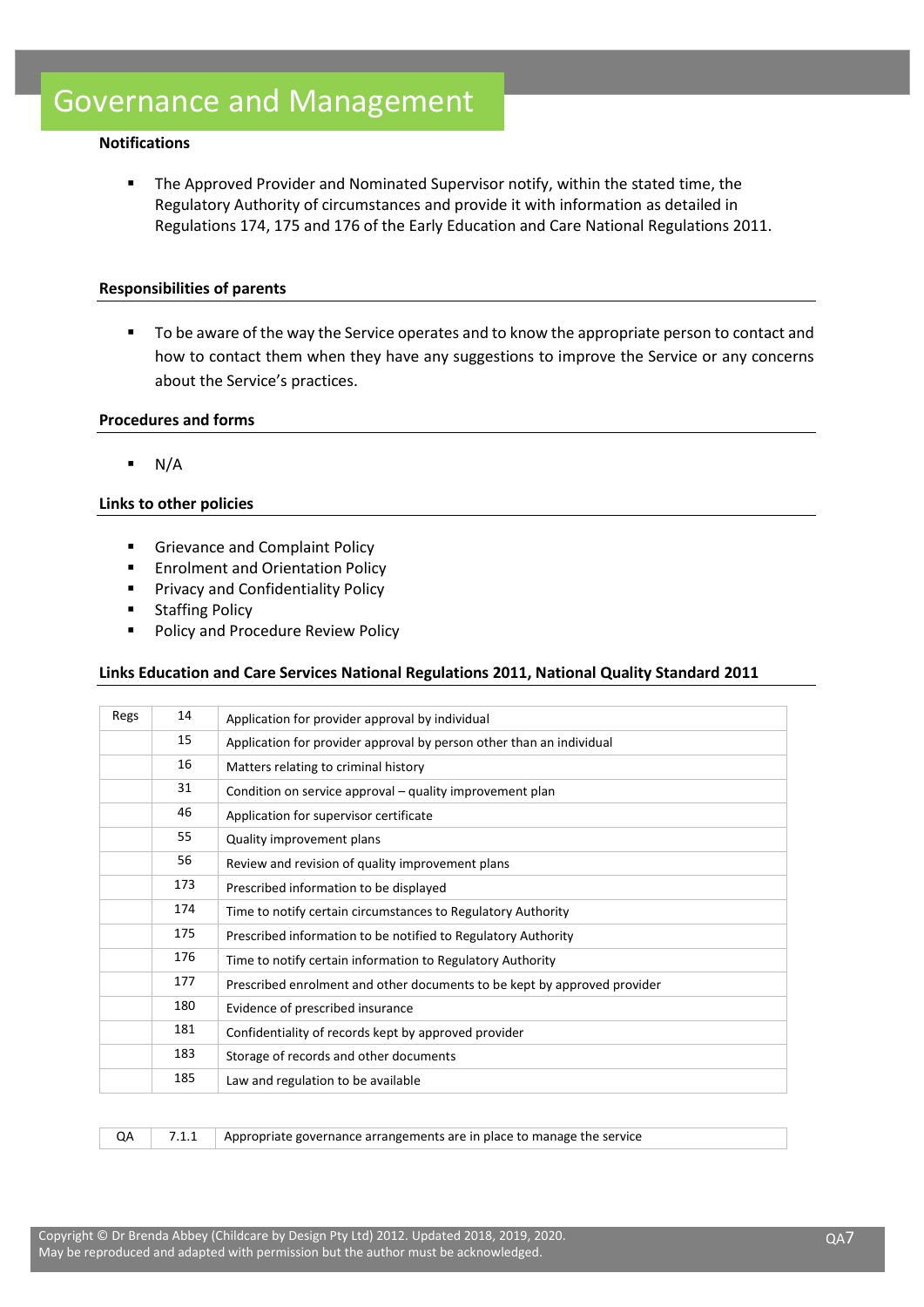# Governance and Management

| 7.1.2 | The induction of educators, co-ordinators and staff members, including relief educators, is<br>comprehensive                                                                                                                    |
|-------|---------------------------------------------------------------------------------------------------------------------------------------------------------------------------------------------------------------------------------|
| 7.1.4 | Provision is made to ensure a suitably qualified and experienced educator or co-ordinator leads<br>the development of the curriculum and ensures the establishment of clear goals and<br>expectations for teaching and learning |
| 7.1.5 | Adults working with children and those engaged in management of the service or residing on the<br>premises are fit and proper                                                                                                   |
| 7.2.1 | A statement of philosophy is developed and guides all aspects of the service's operations                                                                                                                                       |
| 7.2.2 | The performance of educators, co-ordinators and staff members is evaluated and individual<br>development plans are in place to support performance improvement                                                                  |
| 7.2.3 | An effective self-assessment and quality improvement process is in place                                                                                                                                                        |
| 7.3.1 | Records and information are stored appropriately to ensure confidentiality, are available from<br>the service and are maintained in accordance with legislative requirements                                                    |
| 7.3.2 | Administrative systems are established and maintained to ensure the effective operation of the<br>service                                                                                                                       |
| 7.3.3 | The Regulatory Authority is notified of any relevant changes to the operation of the service, of<br>serious incidents and of any complaints which allege a breach of legislation                                                |
| 7.3.4 | Processes are in place to ensure that all grievances and complaints are addressed, investigated<br>fairly and documented in a timely manner                                                                                     |
| 7.3.5 | Service practices are based on effectively documented policies and procedures that are available<br>at the service and reviewed regularly                                                                                       |

#### **Sources**

- Early Years Learning Framework 2009
- Education and Care Services National Regulations 2011
- Guide to the National Quality Framework 2018 (September 2020 Update): Section 4 -Operational Requirements [https://www.acecqa.gov.au/sites/default/files/2020-09/Guide-to](https://www.acecqa.gov.au/sites/default/files/2020-09/Guide-to-the-NQF-September-2020.pdf)[the-NQF-September-2020.pdf](https://www.acecqa.gov.au/sites/default/files/2020-09/Guide-to-the-NQF-September-2020.pdf) accessed 20 December 2020

**Further reading and useful websites** *(Consistent with the approach of the National Quality Framework, the following references have prioritised efficacy and appropriateness to inform best practice, and legislative compliance over state or territory preferences.)*

▪ Byrne, S. (2009). *Governance and management interaction in a childcare setting*. <https://eprints.usq.edu.au/6446/> accessed 30 November 2020

#### **Policy review**

The Service encourages staff and parents to be actively involved in the annual review of each of its policies and procedures. In addition, the Service will accommodate any new legislative changes as they occur and any issues identified as part the Service's commitment to quality improvement. The Service consults with relevant recognised authorities as part of the annual review to ensure the policy contents are consistent with current research and contemporary views on best practice.